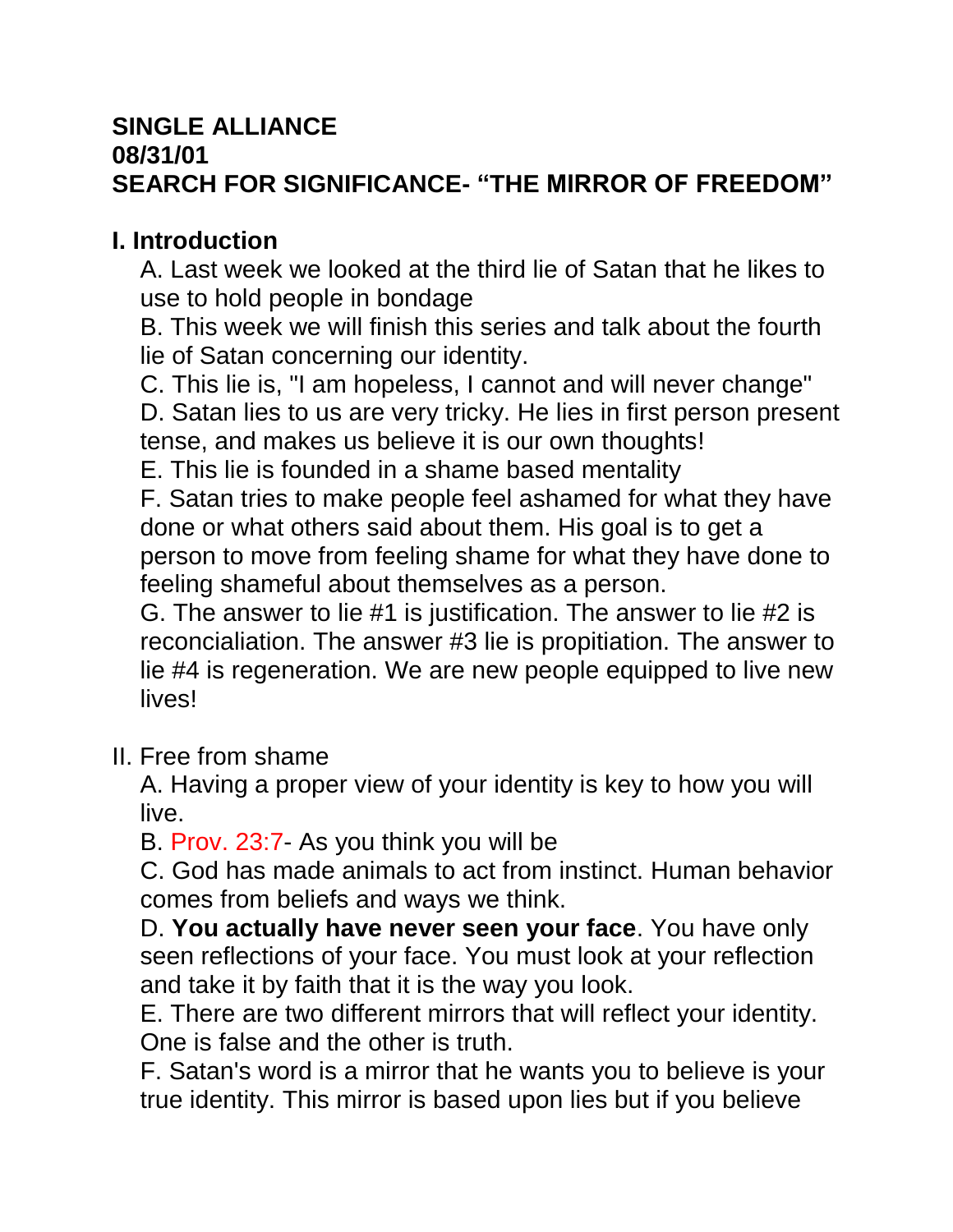that mirror about your identity it will cause you to live in line and in response to that.

G. Many people believe they are shameful and ugly based upon this mirror that Satan shows them. This mirror is the mirror of shame. It reflects upon our past.

H. It is very interesting to see where the word "shame" got it's origin. The word shame comes from the Greek word **aischune**. This word came from Greek mythology. Aischune was actually the name of a beautiful goddess. In Greek mythology this goddess Aischune was so beautiful that other goddesses were jealous of her. Aphrodidite was so jealous of her that she put a curse upon her. She put a curse on her that when see looked at her reflection she saw that she was horribly disfigured. When aischune saw her reflection she was so ashamed she put a cover over her head and lived in seclusion. The problem was that she had exquisite beauty the whole time. Only her reflection was disfigured. She believed the mirror she looked into.

I. This is how shame works with us. Satan has a cursed mirror that shows a reflection of us based upon our past. It casts a disfigured reflection of us based upon what others have told us and words of curses.

J. We have a different mirror we can look to. **James 1:25** K. This mirror casts a reflection of a person who is free from sin, condemnation, sickness, poverty, and oppression. This is the mirror of liberty or freedom. We can either look into the mirror of shame or the mirror of freedom! Which one believe will determine our beliefs, thoughts, and ultimately our actions.

#### III. **New Life**

A. In this mirror of freedom we see that we are totally a new person. The old person has passed away.

B. 2 Cor. 5:17- The old person you used to be with all his old things have passed away. That old person died! The new has become. The old you passed away! The new have been born!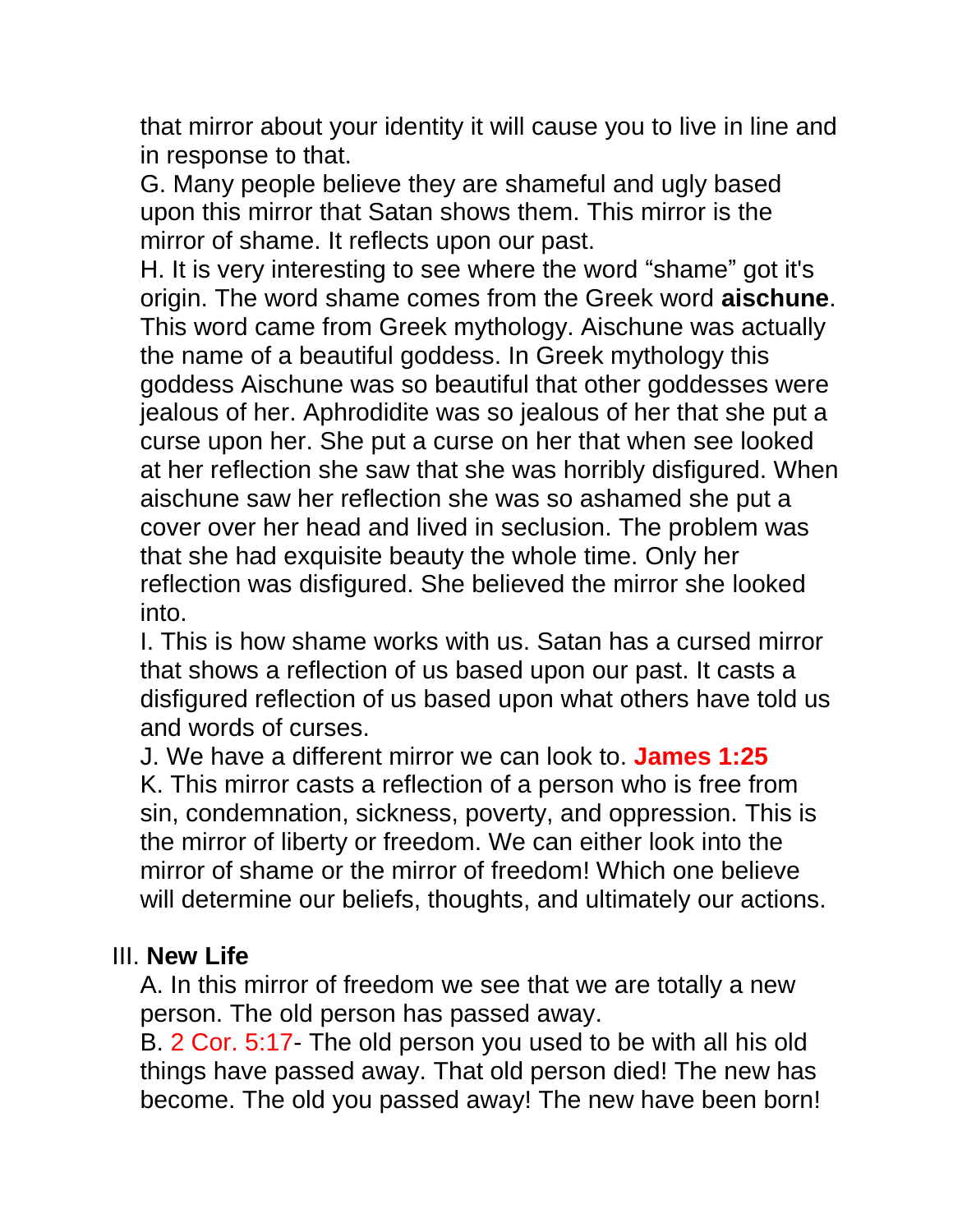C. We have been regenerated. Titus 3:5

D. We are new person that is righteous and holy-Eph. 4:24

E. Many have not given their old self a proper burial

F. Many are guilty of committing identity theft. They are taking on the identity of a dead person- the old person who died according to Romans 6:6!

G. God sees us totally a new person. When we enter into heaven we will be given a new name. This is because we are not the old person we used to be. Rev. 2:17 God does not change it now because the government would not understand! H. God desires we walk in the newness of life. Romans 6:4 We are actually equipped to walk free and holy because of the Holy Spirit and the Word of God.

I. How can we walk in the newness of life? It is by renewing our mind. Romans 12:2- Metamorphosis- This greek word means take on an outward form that is indicative of the inner nature. Much like a butterfly! It starts out a maggot but inside that maggot is a butterfly. It metamorphosis's into what it is already on the inside.

J. We are transformed by turning away from Satan's mirror and looking into God's mirror. 2 Cor. 3:18

K. We outwardly become what we behold. If we behold Satan's mirror we will be conformed to that image. If we behold God's mirror we will be transformed into that image of the Spirit of God.

L. 1 John 3:2- We become like him when we behold him as he is

## IV. **Conclusion**

A. We have a choice which mirror we will give heed to.

- B. If we have looked in one mirror all our lives it seems wrong, dishonest, and awkward to start looking a different mirror that shows a different reflection of us.
- C.So many have looked into the mirror of shame so long that is what they believe about themselves. We will live in line with